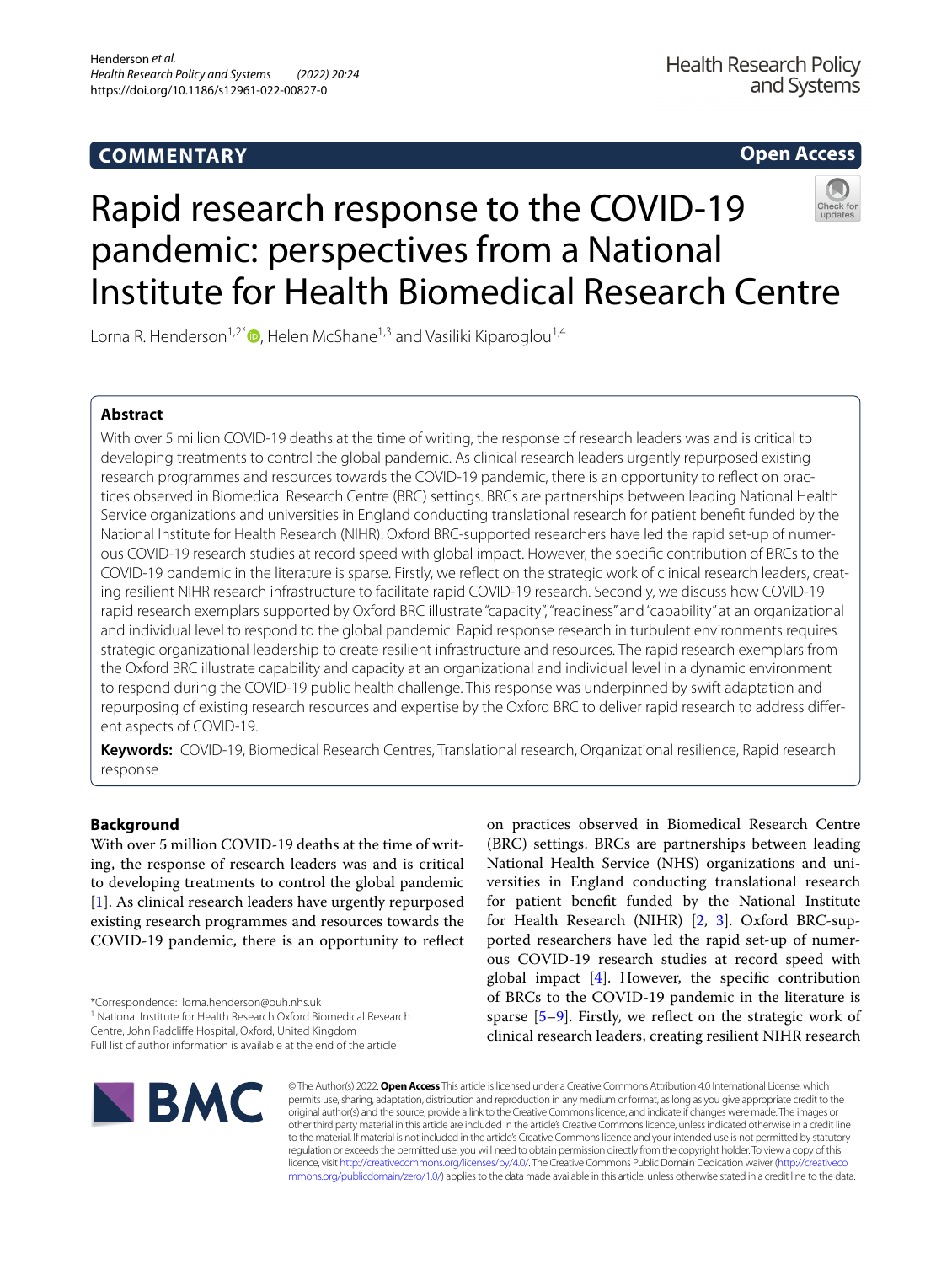infrastructure to facilitate rapid COVID-19 research. Secondly, we discuss how COVID-19 rapid research exemplars supported by Oxford BRC illustrate "capacity", "readiness" and "capability" at an organizational and individual level to respond to the global pandemic.

# **BRCs**

BRCs were established in 2007, bringing world-leading NHS clinicians and university academics together to conduct "translational research", developing groundbreaking treatments for patient beneft as well as the NHS [[2\]](#page-3-1). There are now 20 BRCs, and this source of funding enables supported researchers to develop innovative research but also to attract external investment contributing to the health and wealth of the nation [[2\]](#page-3-1).

During the COVID-19 pandemic, BRC researchers have been at the forefront of the rapid research response, exemplifed by the development and testing of vaccines and early-phase drug trial at record speed [[4\]](#page-3-3). Reflecting back, Professor Dame Sally Davies' strategic leadership as the "architect" of the NIHR in 2006 created strong research infrastructure and significant funding  $\geq E1$  billion annual budget), securing the United Kingdom's reputation as a world leader in clinical research  $[10-12]$  $[10-12]$ . The foresight in creating this translational research funding and infrastructure enabled an agile response in times of crisis, including the development of an efective vaccine against SARS-CoV-2  $[2-4, 7, 10-12]$  $[2-4, 7, 10-12]$  $[2-4, 7, 10-12]$  $[2-4, 7, 10-12]$  $[2-4, 7, 10-12]$  $[2-4, 7, 10-12]$ . This new source of funding catalysed signifcant expansion in the capacity and capability of translational research and the establishment of BRCs  $[2, 10]$  $[2, 10]$  $[2, 10]$  $[2, 10]$  $[2, 10]$ . The importance of research funding and infrastructure to respond to the COVID-19 pandemic is recognized, including the role of the United Kingdom Clinical Research Networks in rapid study setup and recruitment  $[8, 9, 13]$  $[8, 9, 13]$  $[8, 9, 13]$  $[8, 9, 13]$  $[8, 9, 13]$  $[8, 9, 13]$  $[8, 9, 13]$ . Comparisons between the Canadian clinical research system and the United Kingdom NIHR underline the importance of not only adequate research funding but, crucially, integration with the NHS to facilitate agile response to crises [\[13](#page-3-10)].

# **Oxford BRC**

Oxford BRC is a partnership between Oxford University Hospitals NHS Foundation Trust, which has an international reputation for clinical research, and the University of Oxford, currently ranked as the world's best institution for medical teaching and research  $[14, 15]$  $[14, 15]$  $[14, 15]$ . The Oxford BRC supports world-leading NHS clinicians and academics across 20 research themes (Fig. [1\)](#page-2-0) [[4\]](#page-3-3). It was well placed to deliver rapid COVID-19 research, as it is characterized by partnership working: many of the researchers are practising clinicians providing direct care to patients and the public, alongside their academic work. Furthermore, Oxford BRC research is fully integrated with Oxford's hospitals, ensuring medical innovations can be moved quickly "from bench to bedside", out of laboratories into clinical trials and onto the NHS care setting  $[4]$  $[4]$ .

# **Delivery rapid response COVID‑19 research**

Here we illustrate how the Oxford BRC supported a rapid response into COVID-19 research, demonstrating "capacity", "readiness" and "capability" at an organizational and research leadership level in a dynamic environment [\[4,](#page-3-3) [16\]](#page-3-13). At the beginning of the pandemic, Oxford BRC research funding was quickly reallocated to "pump-prime" emerging high-impact COVID-19-related research, including the Oxford/AstraZeneca (AZ) COVID-19 vaccine and the RECOVERY trial [[7,](#page-3-8) [17](#page-3-14), [18](#page-3-15)]. Over 1 year later, Oxford BRC has supported over 100 COVID-19 projects, 34 of which were Urgent Public Health (UPH) research studies nationally prioritized by NIHR [\[19\]](#page-3-16). COVID-19 rapid research required agile, collaborative leadership behaviour but also innovative highperforming teams who can quickly adapt and implement complex research at speed  $[4, 7]$  $[4, 7]$  $[4, 7]$  $[4, 7]$ . This is illustrated in our Vaccines Theme with the development of the Oxford/AZ SARS-CoV-2 vaccine.

# **Exemplars of Oxford BRC COVID‑19 rapid research** *The Oxford/AZ COVID‑19 vaccine*

Oxford BRC provided crucial early funding to expedite the development of the COVID-19 vaccine work led by the Vaccines Theme researchers and then contributed to a clinical trial to evaluate the safety of the vaccine [\[4](#page-3-3), [7](#page-3-8)]. The Vaccines Theme researchers used their expertise and existing BRC-funded infrastructure to rapidly develop a vaccine for SARS-CoV-2. When the SARS-CoV-2 virus emerged in China at the end of 2019, Vaccines Theme researchers were already working on human coronavirus vaccines and were therefore in a unique position to respond rapidly to the pandemic. Professor Andrew Pollard, co-Theme Lead for the Vaccines Theme, led the phase III testing of this vaccine candidate across 19 trial sites in the United Kingdom, South Africa and Brazil. Work to develop this vaccine frst began in January 2020, and the vaccine was approved in January 2021 at unprecedented speed [[17\]](#page-3-14).

# *The RECOVERY trial*

Funding from the Oxford BRC and others contributed to the Randomised Evaluation of COVID-19 Therapy (RECOVERY) trial, providing evidence about potential treatments for those hospitalized with COVID-19 or suspected COVID-19  $[18, 20]$  $[18, 20]$  $[18, 20]$  $[18, 20]$ . The trial was led by Professor Peter Horby and Professor Martin Landray, Theme Lead for the Clinical Informatics and Big Data cross-cutting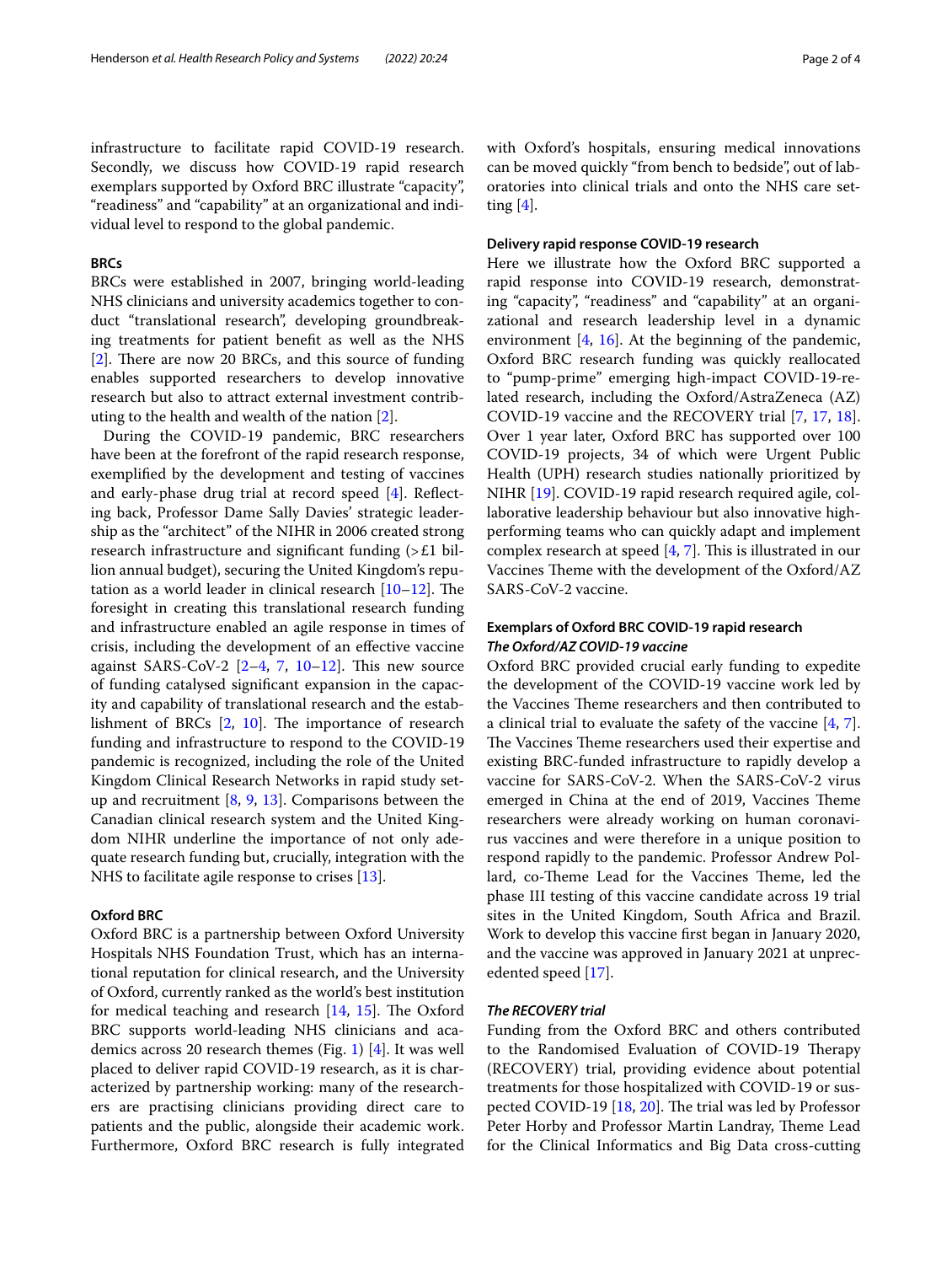

<span id="page-2-0"></span>Theme  $[4, 18]$  $[4, 18]$  $[4, 18]$  $[4, 18]$ . This UPH trial was rolled out at record speed, with the frst patient being enrolled just 9 days after the protocol was frst drafted [[20\]](#page-3-17). Over 10,000 patients were recruited within 8 weeks, and the results from the frst arm were announced 12 weeks later. A total of 176 acute hospital trusts (including all 20 of the BRCs) across the four United Kingdom nations are participating in this trial. It was and is the world's largest randomized controlled trial of treatments for patients hospitalized with COVID-19 and has already identifed two efective treatments [[18](#page-3-15)].

# **Conclusion**

The rapid research exemplars from the Oxford BRC illustrate capability and capacity at an organizational and individual level in a dynamic environment to

respond during the COVID-19 public health challenge  $[4, 7, 16]$  $[4, 7, 16]$  $[4, 7, 16]$  $[4, 7, 16]$  $[4, 7, 16]$  $[4, 7, 16]$  $[4, 7, 16]$ . This response was underpinned by swift adaptation and repurposing of existing research resources and expertise by the Oxford BRC to deliver rapid research to address diferent aspects of COVID-19 [[4,](#page-3-3) [7\]](#page-3-8). Rapid response research in turbulent environments requires strategic organizational leadership to create resilient infrastructure and resources.

#### **Acknowledgements**

The authors gratefully acknowledge Dr Anthony Berendt for his contributions to initial discussions around the concept of the paper.

#### **Authors' contributions**

LH conceived the article and wrote the frst draft; all other authors contributed to further drafts and editing. All authors read and approved the fnal manuscript.

#### **Funding**

The authors are supported by the National Institute for Health Research Oxford Biomedical Research Centre. The views expressed are those of the